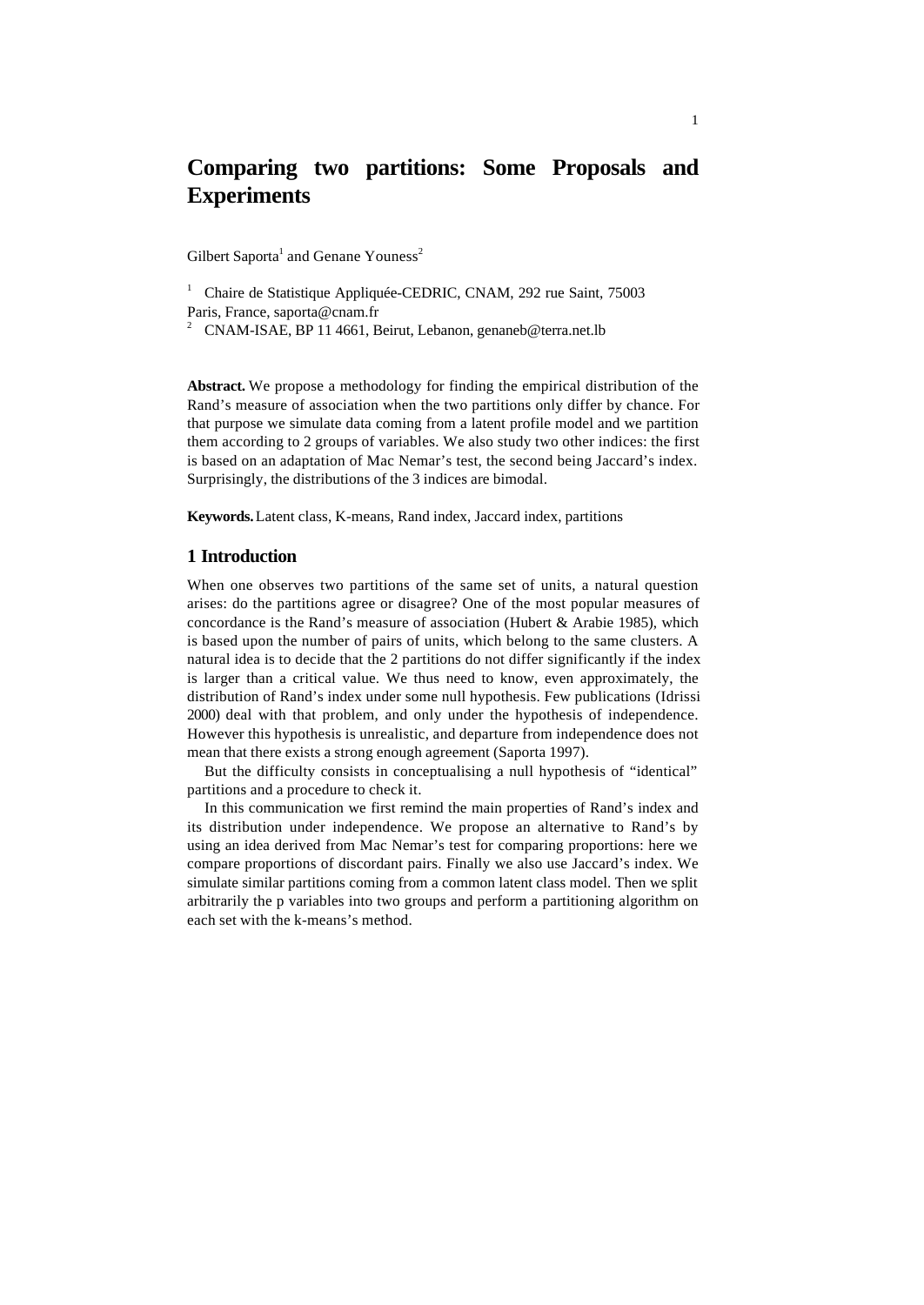## **2 Measures of agreement between partitions**

#### **2.1 Notations**

Let  $V_1$  and  $V_2$  be two partitions (or two categorical variables) of n objects with the same number of classes  $k$ . If  $K_l$  and  $K_2$  are the disjunctives tables and  $N$  the corresponding contingency table with elements  $n_{ij}$ , we have:  $N = K_i K_j$ 

Each partition V is also characterized by the  $n \times n$  paired comparison table C with general term  $c_{ii}$ :

 $c_{ii}$  =1 if i and j are in the same class of V,  $c_{ii}$  =0 otherwise

We have  $C_1 = K_1 K_1'$  and  $C_2 = K_2 K_2'$ 

The four types of pairs of objects are:

Type 1: pairs belonging to the same class of  $V_1$  and to the same class of  $V_2$ Type 2: pairs belonging to different classes of  $V_1$  but to the same class of  $V_2$ Type 3: pairs belonging to the same class of  $V_1$  but to different classes of  $V_2$ Type 4: pairs belonging to different classes of  $V_1$  and to different classes of  $V_2$ If the respective frequencies of these four cases are  $: a, b, c, d$ , we have:

$$
a+b+c+d=\frac{n(n-1)}{2}
$$

We note also  $A = a + d$  (total number of agreements) and  $D = b + c$  (total number of discordances)

## **2.2 Rand index**

The Rand index (similar to Kendall's measure) is the proportion of agreements:

$$
R = \frac{2A}{n(n-1)}
$$

It may be proved that:

$$
A = C_n^2 + \sum_{i=1}^k \sum_{j=1}^k n_{ij}^2 - \frac{1}{2} \left[ \sum_{i=1}^k n_{i}^2 + \sum_{j=1}^k n_{j}^2 \right]
$$

We will not use the index corrected for chance by Hubert and Arabie (1985), but Marcotorchino's modified version (1991) for all  $n^2$  pairs :

$$
R = \frac{2\sum\sum n_{ij}^2 - \sum n_{i.}^2 - \sum n_{j.}^2 + n^2}{n^2}
$$

which leads to a simple expression based in terms of paired comparisons:

$$
R = \sum_{i=1}^{n} \sum_{j=1}^{n} \frac{(c_{ij}^{1} c_{ij}^{2} + \overline{c}_{ij}^{1} c_{ij}^{2})}{n^{2}} \text{ With } \overline{c} = 1 - c
$$

Idrissi (2000) used this last formula to study the asymptotic normality of *R* under the hypothesis of independence. If the *k* classes are equiprobable, one finds that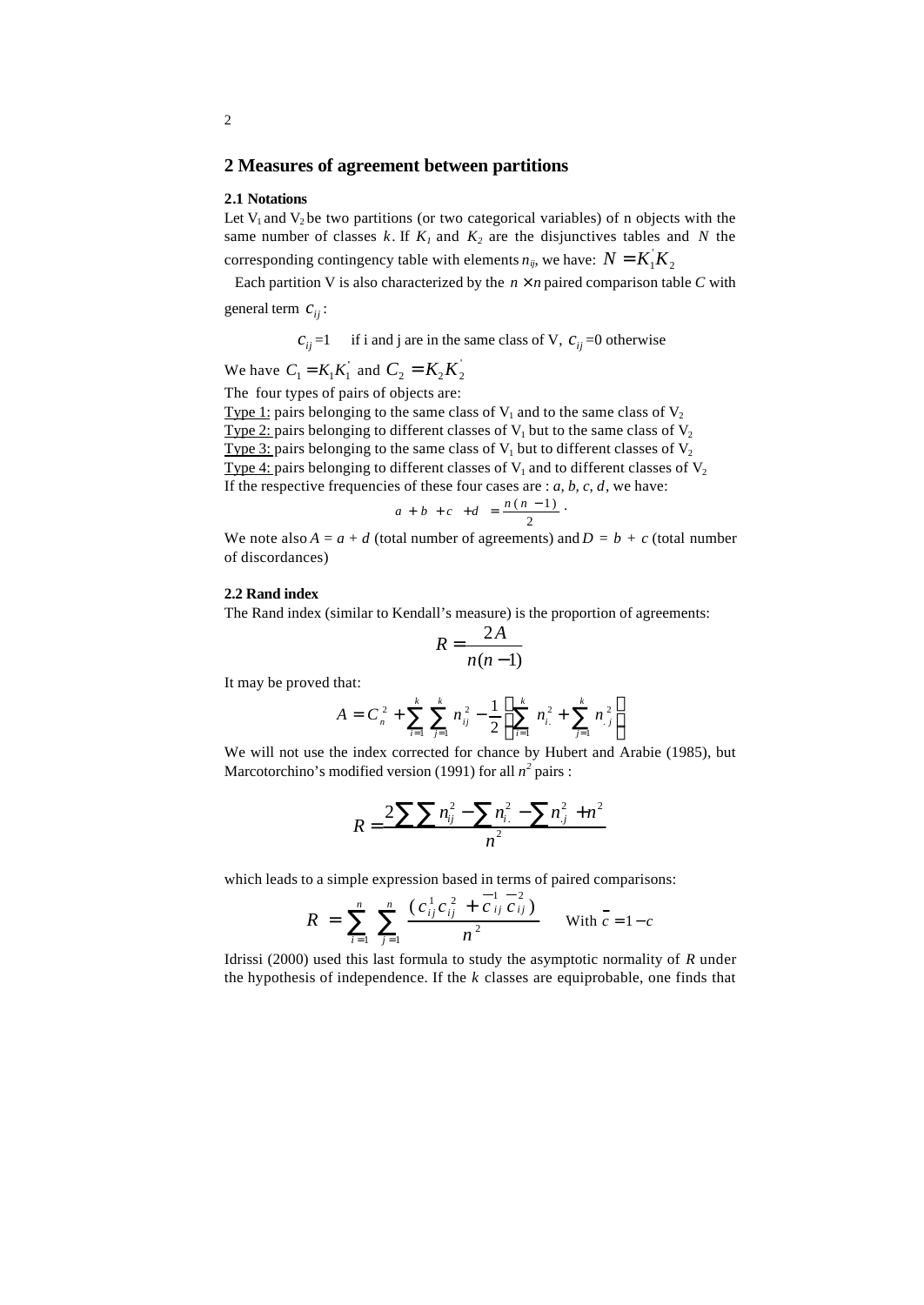$c_{ij}^{1}c_{ij}^{2} + c_{ij}c_{ij}$  has a Bernoulli distribution with parameter  $1 - \frac{2}{k} + \frac{2}{k^{2}}$ *k k*  $-\frac{2}{1}+\frac{2}{12}$ . Hence:

$$
E(R) = 1 - \frac{2}{k} + \frac{2}{k^2}
$$

A. Idrissi claims that the Rand index between two categorical variables with *k* equiprobable modalities follows asymptotically a normal distribution with variance:

$$
V(R) = \frac{1}{n^2} (1 - \frac{1}{n}) (1 - \frac{2}{k} + \frac{2}{k^2}) (\frac{2}{k} - \frac{2}{k^2})
$$

This expression is not valid for small  $k$  (especially  $k=2$ ) and only approximately true for large *n* since the  $c_{ij}$  are not independent due to the transitivity constraints

$$
c_{ij} = c_{jk} c_{ik}
$$

### **2.3 An adaptation of Mac Nemar's test**

Mac Nemar's test is a well known non-parametric test used to check equality of proportions in matching samples:

| a | D |
|---|---|
| c | Π |

For instance *a* represents the number of individuals who keep the same favorable opinion before and after a campaign, *d* the number of individuals who keep the same unfavorable opinion before and after, *b* and *c* are the frequency of those who are changing their opinion. The test statistic corresponding to the null hypothesis

of equally changing opinions is:  $Mc = \frac{b-c}{\sqrt{c}}$  $b + c$  $=\frac{b-}{b}$ + and *Mc* has a normal distribution

 $N(0,1)$  under  $H_0$  for n large.

By using the test for the set of object pairs, we have a new way to measure the agreement between two partitions. It is easy to get :

$$
Mc = \frac{\sum_{i} n_{i.}^{2} - \sum_{j} n_{.j}^{2}}{2\sqrt{\frac{1}{2}(\sum_{i} n_{i.}^{2} + \sum_{j} n_{.j}^{2}) - \sum_{i} \sum_{j} n_{ij}^{2}}}
$$

In this case also, the transitivity relations between pairs goes against the assumption of independence between pairs.

#### **2.4 The Jaccard's index**

The Jaccard's index is a well-known measure of similarity between objects described by presence-absence attributes, used in cluster analysis. It counts the number of common attributes divided by the number of attributes possessed by at least one of the 2 objects.

Applied to the four types of pairs we have: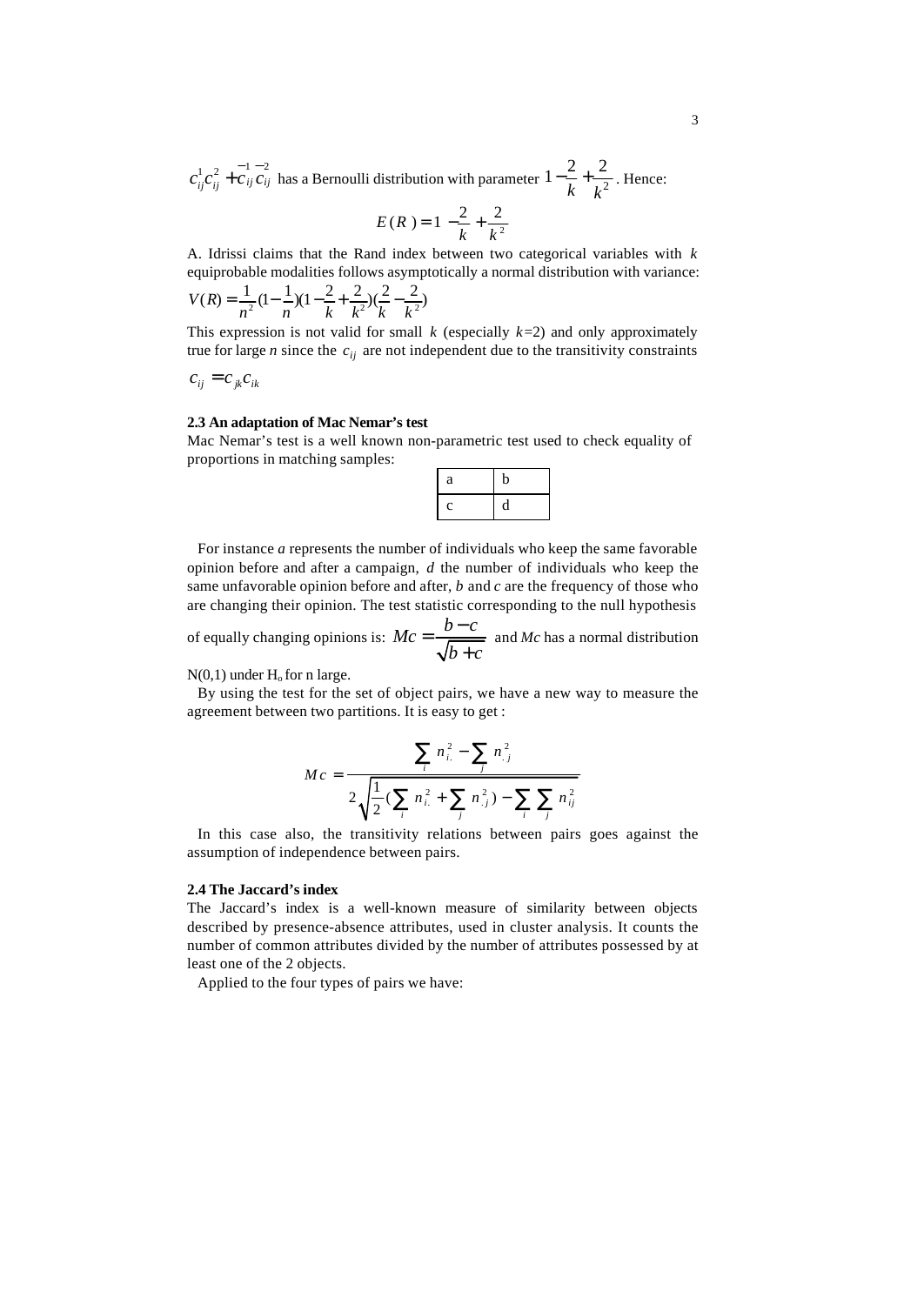$$
J = \frac{a}{a+b+c} = \frac{n - \sum_{i} p_{ij}^{2}}{n + \sum_{i} \sum_{j} n_{ij}^{2} - \sum_{i} n_{i}^{2} - \sum_{j} n_{.j}^{2}}
$$

## **3 The latent class model**

Now we have to define what we mean by "two partitions are close". Our approach consists in saying that the units come from the same common partition, the two observed partitions being noisy realisations. The latent class model is well adapted to this problem for getting partitions and have been used by Green and Krieger (1999) in their consensus partition research. More precisely, we use the latent profile model for numerical variables.

|                            | Latent variables   |                     |  |  |
|----------------------------|--------------------|---------------------|--|--|
| <b>Observed Variables</b>  | <i>Oualitative</i> | <i>Quantitative</i> |  |  |
| <i><u>Oualitative</u></i>  | Latent class       | Latent traits       |  |  |
| <i><u>Ouantitative</u></i> | Latent profile     | Factor analysis     |  |  |

Figure 1. Latent variables methods (Bartholomew & Knott 1999)

The basic hypothesis is the independency of observed variables conditional to the latent classes:

$$
f(x) = \sum_{k} \boldsymbol{p}_{k} \prod_{j} f_{k}(x_{j}/k)
$$

The  $p_k$  are the proportion of classes and x is the random vector of observed variables, where the component  $x_i$  are independent in each class. Here we use the model only in order to generate data and not to estimate parameters.

For getting "near-identical partitions", we suppose the existence of such a partition for the population according to the latent profile model. Data are generated according to this model, with independent normal components in each class, in other words, a normal mixture model. Then we split arbitrarily the p variables into two sets and perform a partitioning algorithm on each set. The two partitions should differ only at random. We are thus enabled to get simulated sampling distributions of Rand, Mc Nemar or Jaccard's index. Our algorithm has four steps:

- 1. Generate the sizes  $n_1$ ,  $n_2$ , ..,  $n_k$  of the clusters according to a multinomial distribution M(n;  $\boldsymbol{p}_1 \dots \boldsymbol{p}_k$ )
- 2. For each cluster, generate  $n_i$  values from a random normal vector with  $p$ independent components
- 3. Get 2 partitions of the units according to the first  $p_1$  variables and the last  $p-p_1$  variables
- 4. Compute association measures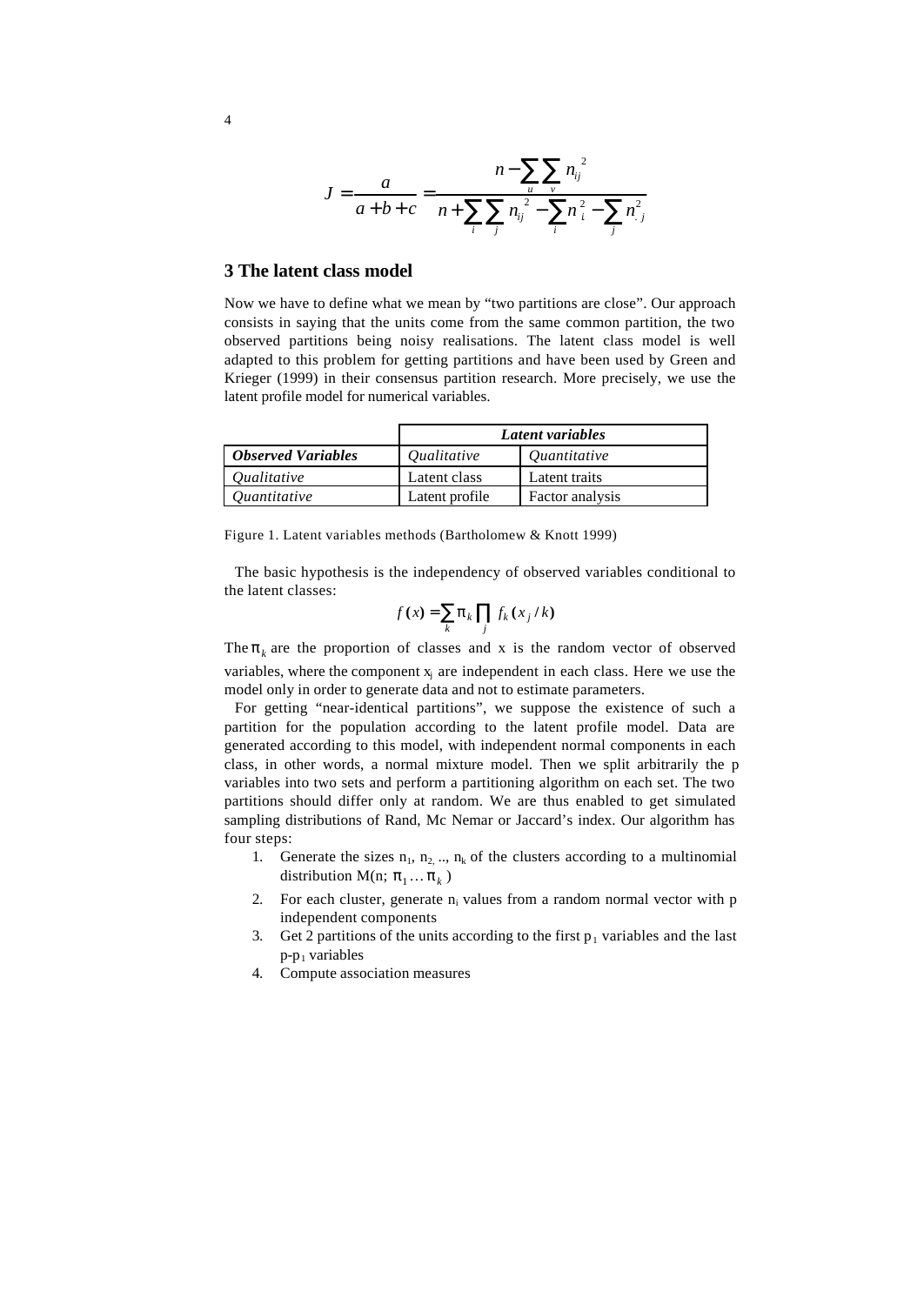# **4 Empirical results**

We applied the previous procedure with 4 equiprobable latent classes, 1000 units and 4 variables. The parameters of the normal distribution are chosen in such a way that  $|m_{kj} - m_{k'j}| > 1.5S_j$  for every j and k.

The number of iterations N is 1000. We present only one of our simulations (performed with S+ software).

| Class $n^{\bullet}1$ |                       | Class $n^2$     |                      | Class $n^{\bullet}3$ |                     | Class $n^{\bullet}4$ |             |
|----------------------|-----------------------|-----------------|----------------------|----------------------|---------------------|----------------------|-------------|
|                      | $X1 \quad N(1.2,1.5)$ |                 | $X1 \quad N(-2,1.5)$ |                      | $X1 \quad N(5,1.5)$ | $\overline{X}$       | N(8,1.5)    |
| X <sub>2</sub>       | $N(-10,2.5)$          | $\overline{X2}$ | N(0,2.5)             | $\mathbf{K}$         | $N(-17,2.5)$        | X2                   | N(3.8, 2.5) |
| X3                   | N(6,3.5)              | X3              | N(12,3.5)            | X3                   | N(13,3.5)           | $\overline{X}$       | $N(-5,3.5)$ |
| X4                   | $N(-20.4.5)$          | X4              | $N(-12.4.5)$         | $\overline{X}$       | N(0.4.5)            | <b>X4</b>            | N(7.4.5)    |

Table 1. The normal mixture model

The following figure shows the spatial repartition of one of the 1000 iterations.



Figure 2. The first two principal components of one of the 1000 samples

Then, we compute 2 partitions with the k-means methods: the first one with  $X_1$ and  $X_2$ , the other one with  $X_3$  and  $X_4$ ; we calculate the association indices 1000 times. Our results show that the distributions of these indices are far from a normal distribution, which is not surprising since the theoretical values should be high (close to 1 for Rand), but they are actually bimodal: this unexpected result has been observed systematically.

We noticed that all the observed Rand's values are over 0.72. Under the hypothesis of independence  $E(R) = 0.625$ , and with 1000 observations, independence should have been rejected for R>0.626 at 5% risk. The 5% critical value is much higher than the corresponding one in the independence case. It shows that departure from independence does not mean that the two partitions are close enough. However it is not possible to derive universal critical values since the distribution of *R* depends on the number of clusters, on their proportions and separability. An ad hoc bootstrap method may solve this problem.